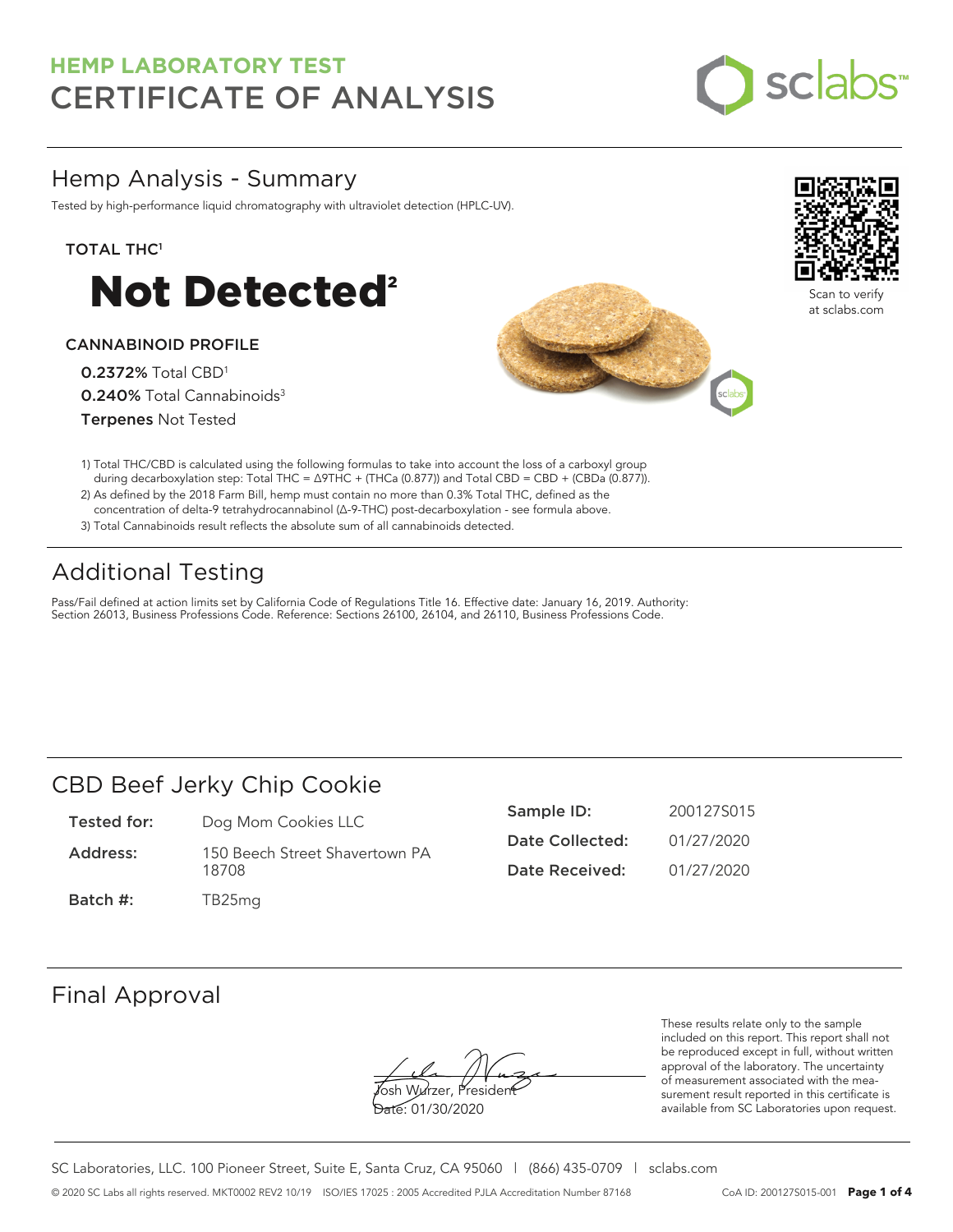

| Sample Name:      | CBD Beef Jerky Chip Cookie |
|-------------------|----------------------------|
| LIMS Sample ID:   | 200127S015                 |
| Batch #:          | TB25mg                     |
| Source METRC UID: |                            |
|                   |                            |
| Sample Type:      | Other                      |
| Batch Count:      |                            |
| Sample Count:     |                            |
|                   |                            |
| Unit Mass:        | 4.0282 Grams per Unit      |
| Serving Mass:     |                            |
| Density:          |                            |

#### **Moisture Test Results**

Moisture

**Results (%)**

#### **Cannabinoid Test Results 01/29/2020**

Cannabinoid analysis utilizing High Performance Liquid Chromatography (HPLC, QSP 5-4-4-4)

|                                          | mg/g            | %         | $LOD / LOQ$ mg/g |
|------------------------------------------|-----------------|-----------|------------------|
| Δ9THC                                    | ND              | <b>ND</b> | 0.0009 / 0.003   |
| A8THC                                    | <b>ND</b>       | <b>ND</b> | 0.0009 / 0.003   |
| <b>THCa</b>                              | <b>ND</b>       | ND.       | 0.0009 / 0.003   |
| <b>THCV</b>                              | ND              | ND        | 0.0004 / 0.001   |
| <b>THCVa</b>                             | <b>ND</b>       | <b>ND</b> | 0.0013 / 0.004   |
| <b>CBD</b>                               | 2.372           | 0.2372    | 0.0009 / 0.003   |
| CBDa                                     | <b>ND</b>       | <b>ND</b> | 0.0009 / 0.003   |
| <b>CBDV</b>                              | 0.028           | 0.0028    | 0.0004 / 0.001   |
| <b>CBDVa</b>                             | <b>ND</b>       | <b>ND</b> | 0.0003 / 0.001   |
| <b>CBG</b>                               | ND              | ND        | 0.001 / 0.003    |
| CBGa                                     | <b>ND</b>       | ND        | 0.0008 / 0.002   |
| <b>CBL</b>                               | <b>ND</b>       | ND        | 0.0021 / 0.006   |
| <b>CBN</b>                               | <b>ND</b>       | ND        | 0.0009 / 0.003   |
| <b>CBC</b>                               | <b>ND</b>       | ND        | 0.0011 / 0.003   |
| CBCa                                     | <b>ND</b>       | ND        | 0.0015 / 0.005   |
| <b>Sum of Cannabinoids:</b>              | 2.400           | 0.240     | 9.668 mg/Unit    |
|                                          |                 |           |                  |
| Total THC ( $\triangle$ 9THC+0.877*THCa) | <b>ND</b>       | ND        | <b>ND</b>        |
| Total CBD (CBD+0.877*CBDa)               | 2.372           | 0.2372    | 9.555 mg/Unit    |
|                                          | Action Limit mg |           |                  |
| Δ9THC per Unit                           |                 |           | ND               |

Δ9THC per Unit Δ9THC per Serving

#### **Batch Photo**



SC Laboratories, LLC 100 Pioneer Street, Suite E Santa Cruz, CA 95060 (866) 435-0709 | sclabs.com

| Date Collected: | 01/27/2020                           |
|-----------------|--------------------------------------|
| Date Received:  | 01/27/2020                           |
| Tested for:     | Dog Mom Cookies LLC                  |
| License #:      |                                      |
| Address:        | 150 Beech Street Shavertown PA 18708 |
| Produced by:    |                                      |
| License #:      |                                      |
| Address:        |                                      |
|                 |                                      |
|                 |                                      |

#### **Terpene Test Results**

Terpene analysis utilizing Gas Chromatography - Flame Ionization Detection (GC - FID)

|                            | mg/g                   | % | LOD / LOQ mg/g |
|----------------------------|------------------------|---|----------------|
| 2 Bisabolol                | NT                     |   |                |
| 2 Pinene                   | NT                     |   |                |
| 3 Carene                   | NT                     |   |                |
| Borneol                    | NT                     |   |                |
| <sup>2</sup> Caryophyllene | NT                     |   |                |
| Geraniol                   | NT                     |   |                |
| 2 Humulene                 | NT                     |   |                |
| Terpinolene                | NT                     |   |                |
| Valencene                  | NT                     |   |                |
| Menthol                    | NT                     |   |                |
| Nerolidol                  | $\overline{\text{NT}}$ |   |                |
| Camphene                   | NT                     |   |                |
| Eucalyptol                 | NT                     |   |                |
| 2 Cedrene                  | NT                     |   |                |
| Camphor                    | NT                     |   |                |
| (-)-Isopulegol             | NT                     |   |                |
| Sabinene                   | NT                     |   |                |
| 2 Terpinene                | NT                     |   |                |
| <b>7</b> Terpinene         | NT                     |   |                |
| Linalool                   | NT                     |   |                |
| Limonene                   | $\overline{\text{NT}}$ |   |                |
| Myrcene                    | NT                     |   |                |
| Fenchol                    | NT                     |   |                |
| <sup>2</sup> Phellandrene  | NT                     |   |                |
| Caryophyllene Oxide        | NT                     |   |                |
| Terpineol                  | NT                     |   |                |
| 2 Pinene                   | NT                     |   |                |
| R-(+)-Pulegone             | NT                     |   |                |
| Geranyl Acetate            | NT                     |   |                |
| Citronellol                | NT                     |   |                |
| p-Cymene                   | NT                     |   |                |
| Ocimene                    | NT                     |   |                |
| Guaiol                     | NT                     |   |                |
| Phytol                     | NT                     |   |                |
| Isoborneol                 | NT                     |   |                |
|                            |                        |   |                |

**Total Terpene Concentration:**

#### Sample Certification

California Code of Regulations Title 16 Effect Date January 16, 2019<br>Authority: Section 26013, Business and Professions Code.<br>Reference: Sections 26100, 26104 and 26110, Business and Professions Code.



Josh Wurzer, President Date: 01/30/2020

© 2020 SC Labs all rights reserved. MKT0002 REV2 10/19 ISO/IES 17025 : 2005 Accredited PJLA Accreditation Number 87168 CoA ID: 200127S015-001 **Page 2 of 4**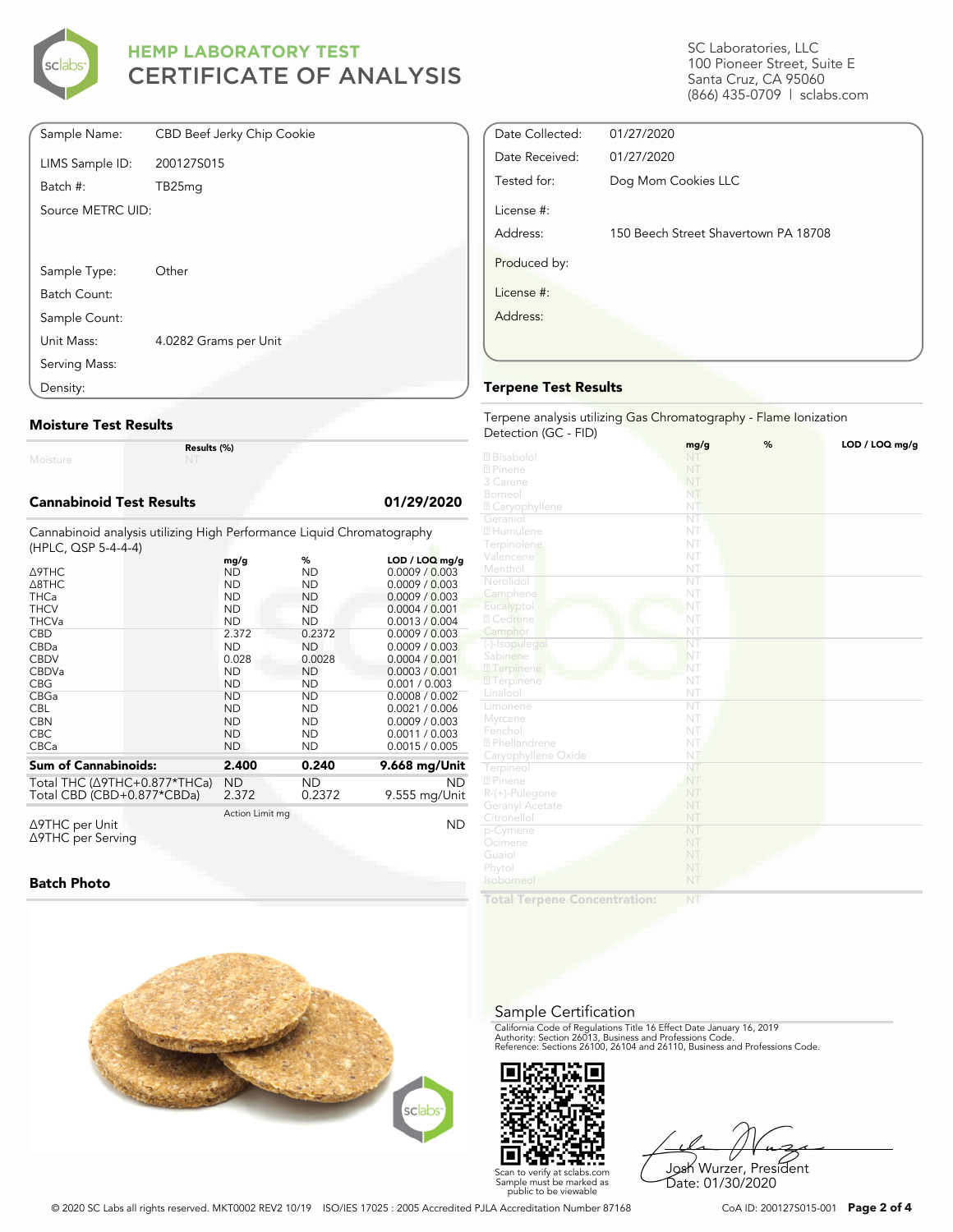

| Sample Name:      | CBD Beef Jerky Chip Cookie |
|-------------------|----------------------------|
| LIMS Sample ID:   | 200127S015                 |
| Batch #:          | TB25mq                     |
| Source METRC UID: |                            |
|                   |                            |
| Sample Type:      | Other                      |
| Batch Count:      |                            |
| Sample Count:     |                            |
| Unit Mass:        | 4.0282 Grams per Unit      |
| Serving Mass:     |                            |
| Density:          |                            |

#### **Pesticide Test Results**

Pesticide and plant growth regulator analysis utilizing HPLC-Mass Spectrometry and GC-Mass Spectrometry

|                         | Results (µg/g) | Action Limit µg/g | LOD / LOO µg/g |
|-------------------------|----------------|-------------------|----------------|
| Abamectin               | NT             |                   |                |
| Acephate                | NT             |                   |                |
| Acequinocyl             | NT             |                   |                |
| Acetamiprid             | NT             |                   |                |
| Azoxystrobin            | NT             |                   |                |
| <b>Bifenazate</b>       | NT             |                   |                |
| Bifenthrin              | NT             |                   |                |
| <b>Boscalid</b>         | NT             |                   |                |
| Captan                  | NT             |                   |                |
| Carbaryl                | NT             |                   |                |
| Chlorantraniliprole     | NT             |                   |                |
| Clofentezine            | NT             |                   |                |
| Cyfluthrin              | NT             |                   |                |
| Cypermethrin            | NT             |                   |                |
| Diazinon                | NT             |                   |                |
| Dimethomorph            | NT             |                   |                |
| Etoxazole               | NT             |                   |                |
| Fenhexamid              | NT             |                   |                |
| Fenpyroximate           | NT             |                   |                |
| Flonicamid              | NT             |                   |                |
| Fludioxonil             | NT             |                   |                |
| Hexythiazox             | NT             |                   |                |
| Imidacloprid            | NT             |                   |                |
| Kresoxim-methyl         | NT             |                   |                |
| Malathion               | NT             |                   |                |
| Metalaxyl               | NT             |                   |                |
| Methomyl                | NT             |                   |                |
| Myclobutanil            | NT             |                   |                |
| Naled                   | NT             |                   |                |
| Oxamyl                  | NT             |                   |                |
| Pentachloronitrobenzene | NT             |                   |                |
| Permethrin              | NT.            |                   |                |
| Phosmet                 | NT             |                   |                |
| Piperonylbutoxide       | NT             |                   |                |
| Prallethrin             | NT             |                   |                |
| Propiconazole           | NT             |                   |                |
| Pyrethrins              | NT             |                   |                |
| Pyridaben               | NT             |                   |                |
| Spinetoram              | NT             |                   |                |
| Spinosad                | NT             |                   |                |
| Spiromesifen            | NT             |                   |                |
| Spirotetramat           | NT             |                   |                |
| Tebuconazole            | NT             |                   |                |
| Thiamethoxam            | NT             |                   |                |
| Trifloxystrobin         | NT             |                   |                |
|                         |                |                   |                |

SC Laboratories, LLC 100 Pioneer Street, Suite E Santa Cruz, CA 95060 (866) 435-0709 | sclabs.com

| Date Collected: | 01/27/2020                           |  |
|-----------------|--------------------------------------|--|
| Date Received:  | 01/27/2020                           |  |
| Tested for:     | Dog Mom Cookies LLC                  |  |
| License #:      |                                      |  |
| Address:        | 150 Beech Street Shavertown PA 18708 |  |
| Produced by:    |                                      |  |
| License #:      |                                      |  |
| Address:        |                                      |  |
|                 |                                      |  |
|                 |                                      |  |

#### **Pesticide Test Results**

| Pesticide and plant growth regulator analysis utilizing HPLC-Mass<br>Spectrometry and GC-Mass Spectrometry |                |                   |                     |  |  |
|------------------------------------------------------------------------------------------------------------|----------------|-------------------|---------------------|--|--|
|                                                                                                            | Results (µg/g) | Action Limit µg/g | $LOD / LOQ \mu g/g$ |  |  |
| Aldicarb                                                                                                   | NT             |                   |                     |  |  |
| Carbofuran                                                                                                 | NT             |                   |                     |  |  |
| Chlordane                                                                                                  | NT             |                   |                     |  |  |
| Chlorfenapyr                                                                                               | NT             |                   |                     |  |  |
| Chlorpyrifos                                                                                               | NT             |                   |                     |  |  |
| Coumaphos                                                                                                  | NT             |                   |                     |  |  |
| Daminozide                                                                                                 | NT             |                   |                     |  |  |
| <b>DDVP</b> (Dichlorvos)                                                                                   | NT             |                   |                     |  |  |
| Dimethoate                                                                                                 | NT             |                   |                     |  |  |
| Ethoprop(hos)                                                                                              | NT             |                   |                     |  |  |
| Etofenprox                                                                                                 | NT             |                   |                     |  |  |
| Fenoxycarb                                                                                                 | NT             |                   |                     |  |  |
| Fipronil                                                                                                   | NT             |                   |                     |  |  |
| Imazalil                                                                                                   | NT             |                   |                     |  |  |
| Methiocarb                                                                                                 | NT             |                   |                     |  |  |
| Methyl parathion                                                                                           | NT             |                   |                     |  |  |
| Mevinphos                                                                                                  | NT             |                   |                     |  |  |
| Paclobutrazol                                                                                              | NT             |                   |                     |  |  |
| Propoxur                                                                                                   | NT             |                   |                     |  |  |
| Spiroxamine                                                                                                | NT             |                   |                     |  |  |
| Thiacloprid                                                                                                | NT             |                   |                     |  |  |

#### **Mycotoxin Test Results**

| Mycotoxin analysis utilizing HPLC-Mass Spectrometry |    | Results (µq/kq) Action Limit µq/kq | $LOD / LOQ \mu q/kg$ |
|-----------------------------------------------------|----|------------------------------------|----------------------|
| Aflatoxin B1, B2, G1, G2<br>Ochratoxin A            | NT |                                    |                      |

Sample Certification

California Code of Regulations Title 16 Effect Date January 16, 2019<br>Authority: Section 26013, Business and Professions Code.<br>Reference: Sections 26100, 26104 and 26110, Business and Professions Code.



Josh Wurzer, President Date: 01/30/2020

© 2020 SC Labs all rights reserved. MKT0002 REV2 10/19 ISO/IES 17025 : 2005 Accredited PJLA Accreditation Number 87168 CoA ID: 200127S015-001 **Page 3 of 4**